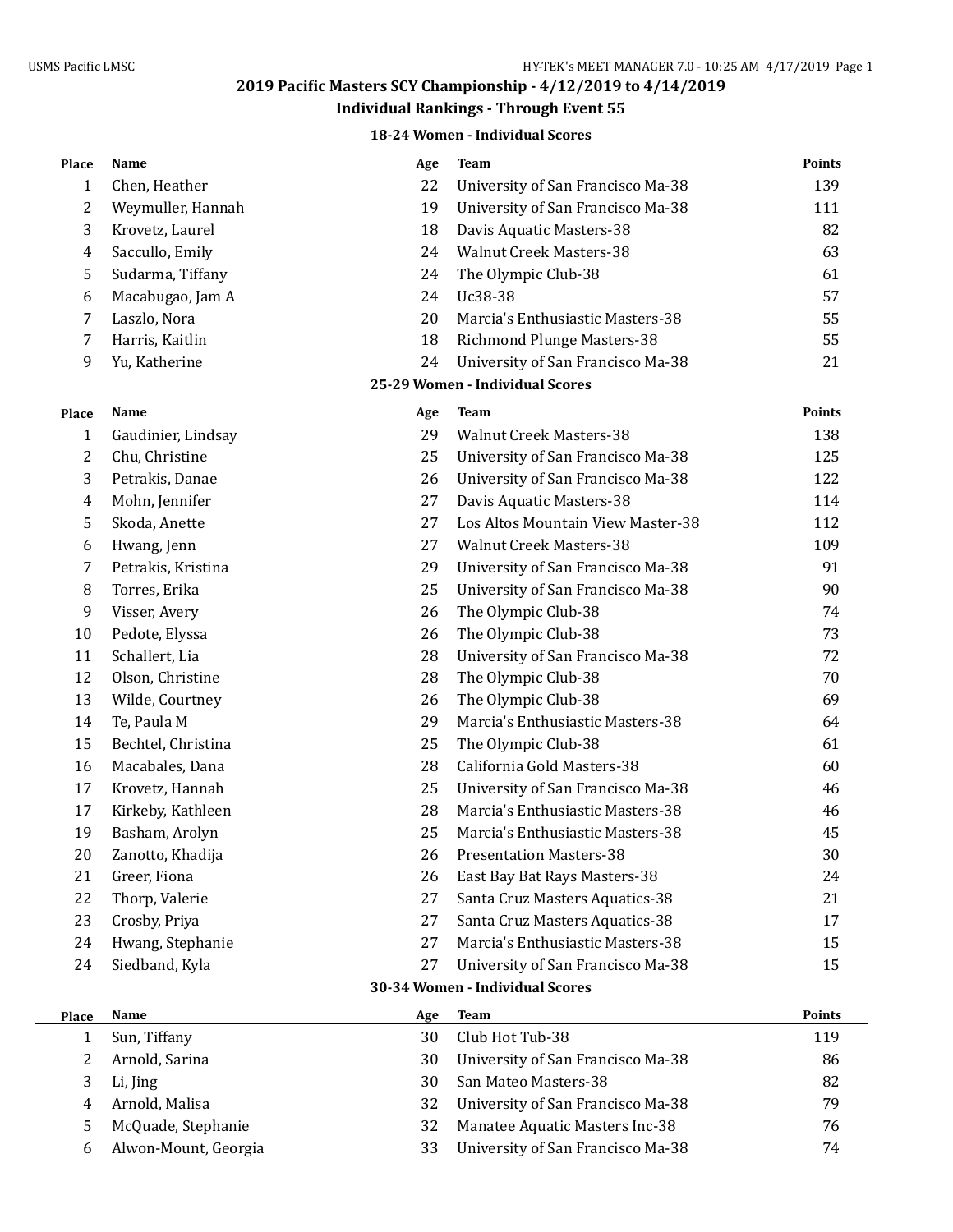## **Individual Rankings - Through Event 55**

### **30-34 Women - Individual Scores**

| Taheri, Nicole<br><b>Presentation Masters-38</b><br>58<br>7<br>34<br>33<br>Marcia's Enthusiastic Masters-38<br>56<br>8<br>Condon, Laura<br>9<br>Danna, Nicole<br>31<br>Marcia's Enthusiastic Masters-38<br>49<br>30<br>Csc Masters-Sunnyvale-38<br>10<br>Raatz, Katherine<br>42<br>30<br>11<br>Greer, Margaret<br>East Bay Bat Rays Masters-38<br>40<br>12<br>31<br><b>Presentation Masters-38</b><br>39<br>Nelson, Katey<br>13<br>Meek, Kaitlin E<br>30<br>University of San Francisco Ma-38<br>35<br>13<br>Quintero, Sara<br>30<br>35<br>Alameda Aquatic Masters-38<br>Marcia's Enthusiastic Masters-38<br>Cohen, Rivkah<br>30<br>15<br>14<br>35-39 Women - Individual Scores<br><b>Points</b><br>Name<br><b>Team</b><br>Age<br>Place<br>36<br>Menlo Masters-38<br>$\mathbf{1}$<br>Rohr, Meredith<br>143<br>Club Hot Tub-38<br>2<br>Marullo, Rachel<br>35<br>131<br>3<br>Rueda, Marcela<br>37<br>Santa Rosa Masters-38<br>122<br>Nehrebecki, Helene<br>39<br>119<br>Davis Aquatic Masters-38<br>4<br>Lawrence, Laura<br>39<br><b>Walnut Creek Masters-38</b><br>5<br>116 |  |  |  |  |  |
|----------------------------------------------------------------------------------------------------------------------------------------------------------------------------------------------------------------------------------------------------------------------------------------------------------------------------------------------------------------------------------------------------------------------------------------------------------------------------------------------------------------------------------------------------------------------------------------------------------------------------------------------------------------------------------------------------------------------------------------------------------------------------------------------------------------------------------------------------------------------------------------------------------------------------------------------------------------------------------------------------------------------------------------------------------------------------|--|--|--|--|--|
|                                                                                                                                                                                                                                                                                                                                                                                                                                                                                                                                                                                                                                                                                                                                                                                                                                                                                                                                                                                                                                                                            |  |  |  |  |  |
|                                                                                                                                                                                                                                                                                                                                                                                                                                                                                                                                                                                                                                                                                                                                                                                                                                                                                                                                                                                                                                                                            |  |  |  |  |  |
|                                                                                                                                                                                                                                                                                                                                                                                                                                                                                                                                                                                                                                                                                                                                                                                                                                                                                                                                                                                                                                                                            |  |  |  |  |  |
|                                                                                                                                                                                                                                                                                                                                                                                                                                                                                                                                                                                                                                                                                                                                                                                                                                                                                                                                                                                                                                                                            |  |  |  |  |  |
|                                                                                                                                                                                                                                                                                                                                                                                                                                                                                                                                                                                                                                                                                                                                                                                                                                                                                                                                                                                                                                                                            |  |  |  |  |  |
|                                                                                                                                                                                                                                                                                                                                                                                                                                                                                                                                                                                                                                                                                                                                                                                                                                                                                                                                                                                                                                                                            |  |  |  |  |  |
|                                                                                                                                                                                                                                                                                                                                                                                                                                                                                                                                                                                                                                                                                                                                                                                                                                                                                                                                                                                                                                                                            |  |  |  |  |  |
|                                                                                                                                                                                                                                                                                                                                                                                                                                                                                                                                                                                                                                                                                                                                                                                                                                                                                                                                                                                                                                                                            |  |  |  |  |  |
|                                                                                                                                                                                                                                                                                                                                                                                                                                                                                                                                                                                                                                                                                                                                                                                                                                                                                                                                                                                                                                                                            |  |  |  |  |  |
|                                                                                                                                                                                                                                                                                                                                                                                                                                                                                                                                                                                                                                                                                                                                                                                                                                                                                                                                                                                                                                                                            |  |  |  |  |  |
|                                                                                                                                                                                                                                                                                                                                                                                                                                                                                                                                                                                                                                                                                                                                                                                                                                                                                                                                                                                                                                                                            |  |  |  |  |  |
|                                                                                                                                                                                                                                                                                                                                                                                                                                                                                                                                                                                                                                                                                                                                                                                                                                                                                                                                                                                                                                                                            |  |  |  |  |  |
|                                                                                                                                                                                                                                                                                                                                                                                                                                                                                                                                                                                                                                                                                                                                                                                                                                                                                                                                                                                                                                                                            |  |  |  |  |  |
|                                                                                                                                                                                                                                                                                                                                                                                                                                                                                                                                                                                                                                                                                                                                                                                                                                                                                                                                                                                                                                                                            |  |  |  |  |  |
|                                                                                                                                                                                                                                                                                                                                                                                                                                                                                                                                                                                                                                                                                                                                                                                                                                                                                                                                                                                                                                                                            |  |  |  |  |  |
|                                                                                                                                                                                                                                                                                                                                                                                                                                                                                                                                                                                                                                                                                                                                                                                                                                                                                                                                                                                                                                                                            |  |  |  |  |  |
| 36<br>Marcia's Enthusiastic Masters-38<br>Reilly, Marley<br>103<br>6                                                                                                                                                                                                                                                                                                                                                                                                                                                                                                                                                                                                                                                                                                                                                                                                                                                                                                                                                                                                       |  |  |  |  |  |
| Flecker, Donita<br>36<br>94<br>7<br>Sebastopol Masters Aquatic Clu-38                                                                                                                                                                                                                                                                                                                                                                                                                                                                                                                                                                                                                                                                                                                                                                                                                                                                                                                                                                                                      |  |  |  |  |  |
| The Olympic Club-38<br>Watanabe, Naoko<br>36<br>8<br>84                                                                                                                                                                                                                                                                                                                                                                                                                                                                                                                                                                                                                                                                                                                                                                                                                                                                                                                                                                                                                    |  |  |  |  |  |
| Hardin, Meghan<br>37<br>North Bay Aquatics-38<br>80<br>9                                                                                                                                                                                                                                                                                                                                                                                                                                                                                                                                                                                                                                                                                                                                                                                                                                                                                                                                                                                                                   |  |  |  |  |  |
| 9<br>Flynn, Elizabeth<br>39<br>Marcia's Enthusiastic Masters-38<br>80                                                                                                                                                                                                                                                                                                                                                                                                                                                                                                                                                                                                                                                                                                                                                                                                                                                                                                                                                                                                      |  |  |  |  |  |
| Hieb-Stock, Lisa<br>39<br>Tuolumne County Aquatic Master-38<br>77<br>11                                                                                                                                                                                                                                                                                                                                                                                                                                                                                                                                                                                                                                                                                                                                                                                                                                                                                                                                                                                                    |  |  |  |  |  |
| 12<br>Stretch, Sarah<br>39<br>Marcia's Enthusiastic Masters-38<br>69                                                                                                                                                                                                                                                                                                                                                                                                                                                                                                                                                                                                                                                                                                                                                                                                                                                                                                                                                                                                       |  |  |  |  |  |
| 13<br>The Olympic Club-38<br>57<br>Shipp, Rachel<br>36                                                                                                                                                                                                                                                                                                                                                                                                                                                                                                                                                                                                                                                                                                                                                                                                                                                                                                                                                                                                                     |  |  |  |  |  |
| 38<br>Marcia's Enthusiastic Masters-38<br>57<br>13<br>Doyle, Nia                                                                                                                                                                                                                                                                                                                                                                                                                                                                                                                                                                                                                                                                                                                                                                                                                                                                                                                                                                                                           |  |  |  |  |  |
| 15<br>Al Hashal, Jumana<br>37<br>University of San Francisco Ma-38<br>46                                                                                                                                                                                                                                                                                                                                                                                                                                                                                                                                                                                                                                                                                                                                                                                                                                                                                                                                                                                                   |  |  |  |  |  |
| Ward, Molly M<br>36<br>Csc Masters-Sunnyvale-38<br>16<br>40                                                                                                                                                                                                                                                                                                                                                                                                                                                                                                                                                                                                                                                                                                                                                                                                                                                                                                                                                                                                                |  |  |  |  |  |
| 17<br>Williams, Leah<br>37<br>Marcia's Enthusiastic Masters-38<br>38                                                                                                                                                                                                                                                                                                                                                                                                                                                                                                                                                                                                                                                                                                                                                                                                                                                                                                                                                                                                       |  |  |  |  |  |
| 38<br>Marcia's Enthusiastic Masters-38<br>18<br>Lapidario, Millie<br>14                                                                                                                                                                                                                                                                                                                                                                                                                                                                                                                                                                                                                                                                                                                                                                                                                                                                                                                                                                                                    |  |  |  |  |  |
| 40-44 Women - Individual Scores                                                                                                                                                                                                                                                                                                                                                                                                                                                                                                                                                                                                                                                                                                                                                                                                                                                                                                                                                                                                                                            |  |  |  |  |  |
| <b>Team</b><br>Points<br>Place<br>Name<br>Age                                                                                                                                                                                                                                                                                                                                                                                                                                                                                                                                                                                                                                                                                                                                                                                                                                                                                                                                                                                                                              |  |  |  |  |  |
| 42<br>Uc33-33<br>Maidenberg, Eve G<br>145<br>1                                                                                                                                                                                                                                                                                                                                                                                                                                                                                                                                                                                                                                                                                                                                                                                                                                                                                                                                                                                                                             |  |  |  |  |  |
| 2<br>Keeler, Susan<br>40<br><b>Stanford Masters Swimming-38</b><br>141                                                                                                                                                                                                                                                                                                                                                                                                                                                                                                                                                                                                                                                                                                                                                                                                                                                                                                                                                                                                     |  |  |  |  |  |
| 3<br>Lindahl, Sarah<br>42<br>Marcia's Enthusiastic Masters-38<br>120                                                                                                                                                                                                                                                                                                                                                                                                                                                                                                                                                                                                                                                                                                                                                                                                                                                                                                                                                                                                       |  |  |  |  |  |
| Ongerth, Ann Michelle<br><b>Walnut Creek Masters-38</b><br>44<br>114<br>4                                                                                                                                                                                                                                                                                                                                                                                                                                                                                                                                                                                                                                                                                                                                                                                                                                                                                                                                                                                                  |  |  |  |  |  |
| Maze, Ghislaine<br>University of San Francisco Ma-38<br>5<br>44<br>112                                                                                                                                                                                                                                                                                                                                                                                                                                                                                                                                                                                                                                                                                                                                                                                                                                                                                                                                                                                                     |  |  |  |  |  |
| 44<br>Davis Aquatic Masters-38<br>Wright, Erica L<br>79<br>6                                                                                                                                                                                                                                                                                                                                                                                                                                                                                                                                                                                                                                                                                                                                                                                                                                                                                                                                                                                                               |  |  |  |  |  |
| University of San Francisco Ma-38<br>Dujmovic, Ana<br>44<br>72<br>7                                                                                                                                                                                                                                                                                                                                                                                                                                                                                                                                                                                                                                                                                                                                                                                                                                                                                                                                                                                                        |  |  |  |  |  |
| Readal, Stacy<br>42<br>Marcia's Enthusiastic Masters-38<br>58<br>8                                                                                                                                                                                                                                                                                                                                                                                                                                                                                                                                                                                                                                                                                                                                                                                                                                                                                                                                                                                                         |  |  |  |  |  |
| 9<br>Clarke, Sunne<br>Temescal Aquatic Masters-38<br>44<br>55                                                                                                                                                                                                                                                                                                                                                                                                                                                                                                                                                                                                                                                                                                                                                                                                                                                                                                                                                                                                              |  |  |  |  |  |
| <b>Walnut Creek Masters-38</b><br>Crooks, Marni<br>10<br>40<br>40                                                                                                                                                                                                                                                                                                                                                                                                                                                                                                                                                                                                                                                                                                                                                                                                                                                                                                                                                                                                          |  |  |  |  |  |
| 11<br>Condie, Gabriella<br>Marcia's Enthusiastic Masters-38<br>43<br>17                                                                                                                                                                                                                                                                                                                                                                                                                                                                                                                                                                                                                                                                                                                                                                                                                                                                                                                                                                                                    |  |  |  |  |  |
| 45-49 Women - Individual Scores                                                                                                                                                                                                                                                                                                                                                                                                                                                                                                                                                                                                                                                                                                                                                                                                                                                                                                                                                                                                                                            |  |  |  |  |  |
| <b>Points</b><br>Name<br><b>Team</b><br>Place<br>Age                                                                                                                                                                                                                                                                                                                                                                                                                                                                                                                                                                                                                                                                                                                                                                                                                                                                                                                                                                                                                       |  |  |  |  |  |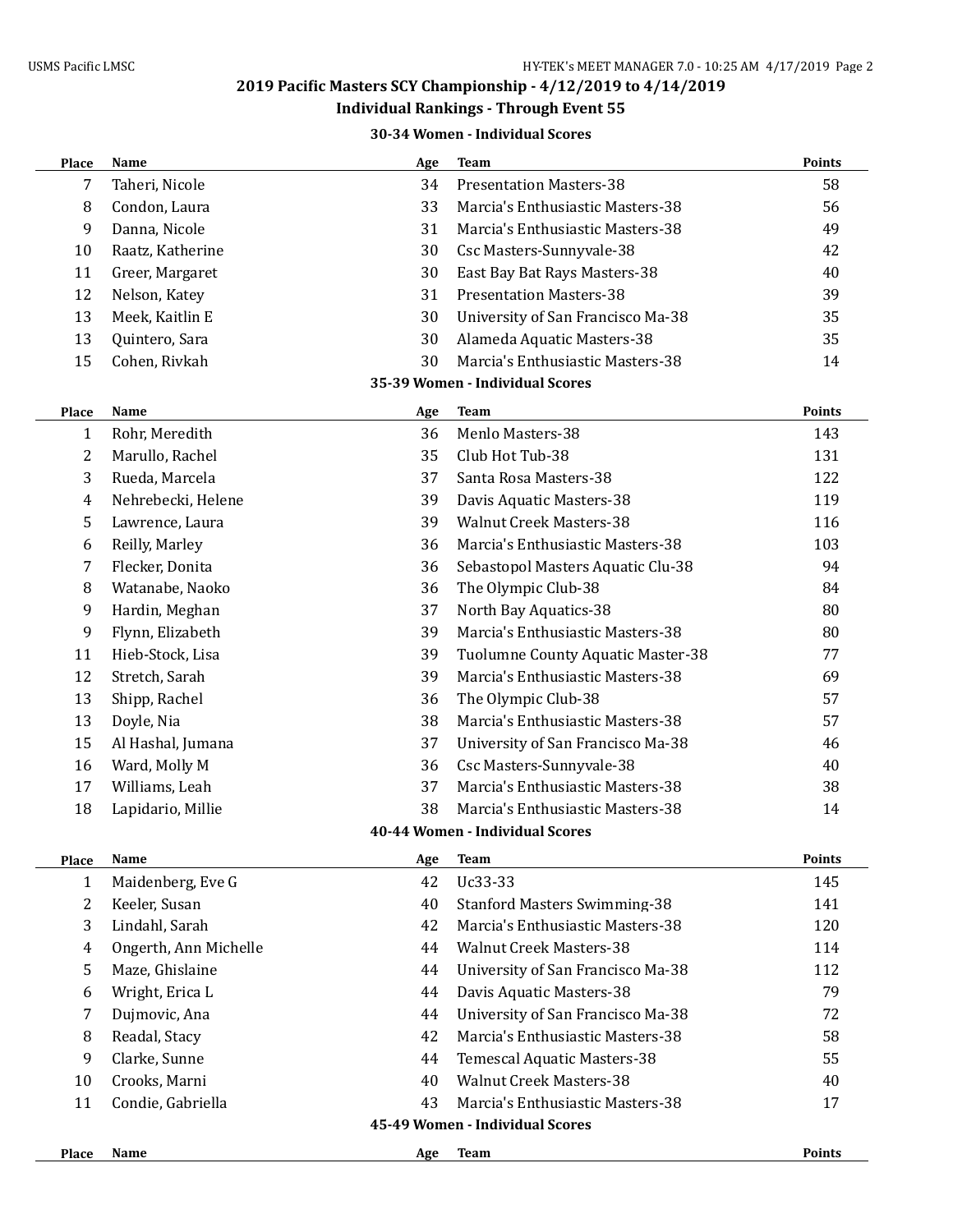## **Individual Rankings - Through Event 55**

| 1            | Zamanian, Alison    | 48  | <b>Walnut Creek Masters-38</b>    | 147           |
|--------------|---------------------|-----|-----------------------------------|---------------|
| 2            | de la Torre, Yasuko | 48  | Marcia's Enthusiastic Masters-38  | 134           |
| 3            | Irwin, Jessica A    | 45  | Santa Rosa Masters-38             | 126           |
| 4            | Hertzer, Cynthia    | 49  | Santa Cruz Masters Aquatics-38    | 120           |
| 5            | Doyle, Jennifer     | 48  | <b>Richmond Plunge Masters-38</b> | 103           |
| 6            | Fukushi, Yoriko -   | 49  | University of San Francisco Ma-38 | 65            |
| 7            | Adams, Krissy       | 47  | Los Gatos Swim And Racquet Clu-38 | 63            |
| 8            | Brakeman, Jennifer  | 48  | Manatee Aquatic Masters Inc-38    | 60            |
| 9            | Phelps, Sarah       | 49  | Club Hot Tub-38                   | 59            |
| 10           | Rothschild, Beccah  | 45  | Manatee Aquatic Masters Inc-38    | 56            |
| 11           | Fahlen, Lola        | 49  | Almaden Masters-38                | 54            |
| 12           | Denison, Stephanie  | 48  | Davis Aquatic Masters-38          | 53            |
| 13           | Espinosa, Rebecca   | 48  | Marcia's Enthusiastic Masters-38  | 51            |
| 14           | Bryant, Lynn        | 46  | University of San Francisco Ma-38 | 37            |
| 15           | Fu, Sandra          | 47  | <b>Walnut Creek Masters-38</b>    | 33            |
| 15           | Choury, Alicia      | 47  | Marcia's Enthusiastic Masters-38  | 33            |
| 17           | Madarassy, Rita     | 46  | Marcia's Enthusiastic Masters-38  | 16            |
|              |                     |     | 50-54 Women - Individual Scores   |               |
| Place        | <b>Name</b>         | Age | <b>Team</b>                       | <b>Points</b> |
| $\mathbf{1}$ | Weiderman, Jennifer | 52  | Conejo Valley Masters-33          | 145           |
| 2            | Cox, Juliet E       | 51  | Manatee Aquatic Masters Inc-38    | 131           |
| 3            | Perry, Rebecca      | 54  | Manatee Aquatic Masters Inc-38    | 130           |
| 4            | Garforth, Emma      | 51  | Davis Aquatic Masters-38          | 129           |
| 5            | Jones, Sara         | 50  | Santa Rosa Masters-38             | 127           |
| 6            | Bulman, Robin       | 53  | Santa Rosa Masters-38             | 123           |
| 7            | Couch, Stephanie    | 54  | Menlo Masters-38                  | 119           |

| <b>Place</b> | Name                | Age | ream                              | POINTS |
|--------------|---------------------|-----|-----------------------------------|--------|
| 1            | Weiderman, Jennifer | 52  | Conejo Valley Masters-33          | 145    |
| 2            | Cox, Juliet E       | 51  | Manatee Aquatic Masters Inc-38    | 131    |
| 3            | Perry, Rebecca      | 54  | Manatee Aquatic Masters Inc-38    | 130    |
| 4            | Garforth, Emma      | 51  | Davis Aquatic Masters-38          | 129    |
| 5            | Jones, Sara         | 50  | Santa Rosa Masters-38             | 127    |
| 6            | Bulman, Robin       | 53  | Santa Rosa Masters-38             | 123    |
| 7            | Couch, Stephanie    | 54  | Menlo Masters-38                  | 119    |
| 8            | Shu, Vicki          | 50  | Marcia's Enthusiastic Masters-38  | 111    |
| 9            | Driscoll, Heather   | 52  | Los Gatos Swim And Racquet Clu-38 | 109    |
| 10           | Connolly, Cindi     | 54  | Sebastopol Masters Aquatic Clu-38 | 100    |
| 11           | Phalen, Jennifer    | 54  | Davis Aquatic Masters-38          | 98     |
| 12           | Burger, Clare       | 51  | Marcia's Enthusiastic Masters-38  | 96     |
| 13           | Clark, Lyse A       | 54  | Club Hot Tub-38                   | 90     |
| 13           | Nelson, Sheila      | 50  | Santa Rosa Masters-38             | 90     |
| 15           | Cavalli, Christina  | 51  | Marcia's Enthusiastic Masters-38  | 84     |
| 15           | Salmi, Andrea       | 54  | North Bay Aquatics-38             | 84     |
| 17           | Asta, Lisa          | 53  | <b>Walnut Creek Masters-38</b>    | 79     |
| 18           | Harris, Karen       | 52  | Richmond Plunge Masters-38        | 66     |
| 19           | Sullivan, Lynda     | 54  | University of San Francisco Ma-38 | 62     |
| 20           | Cook, Amy           | 54  | <b>Walnut Creek Masters-38</b>    | 58     |
| 20           | O'Keefe, Kimberley  | 54  | Marcia's Enthusiastic Masters-38  | 58     |
| 22           | Coomber, Molly      | 53  | North Bay Aquatics-38             | 57     |
| 23           | Le Febre, Karen     | 51  | Davis Aquatic Masters-38          | 54     |
| 24           | Cervantes, Wendy    | 51  | Ladera Oaks Masters-38            | 51     |
| 25           | Neoh, Sheree        | 54  | Club Hot Tub-38                   | 49     |
| 26           | Chachkin, Myra      | 50  | Manatee Aquatic Masters Inc-38    | 47     |
| 26           | Trevisan, Cynthia   | 53  | Cal Maritime Academy Masters-38   | 47     |
| 26           | Jones, Tracey       | 51  | Santa Rosa Masters-38             | 47     |
|              |                     |     |                                   |        |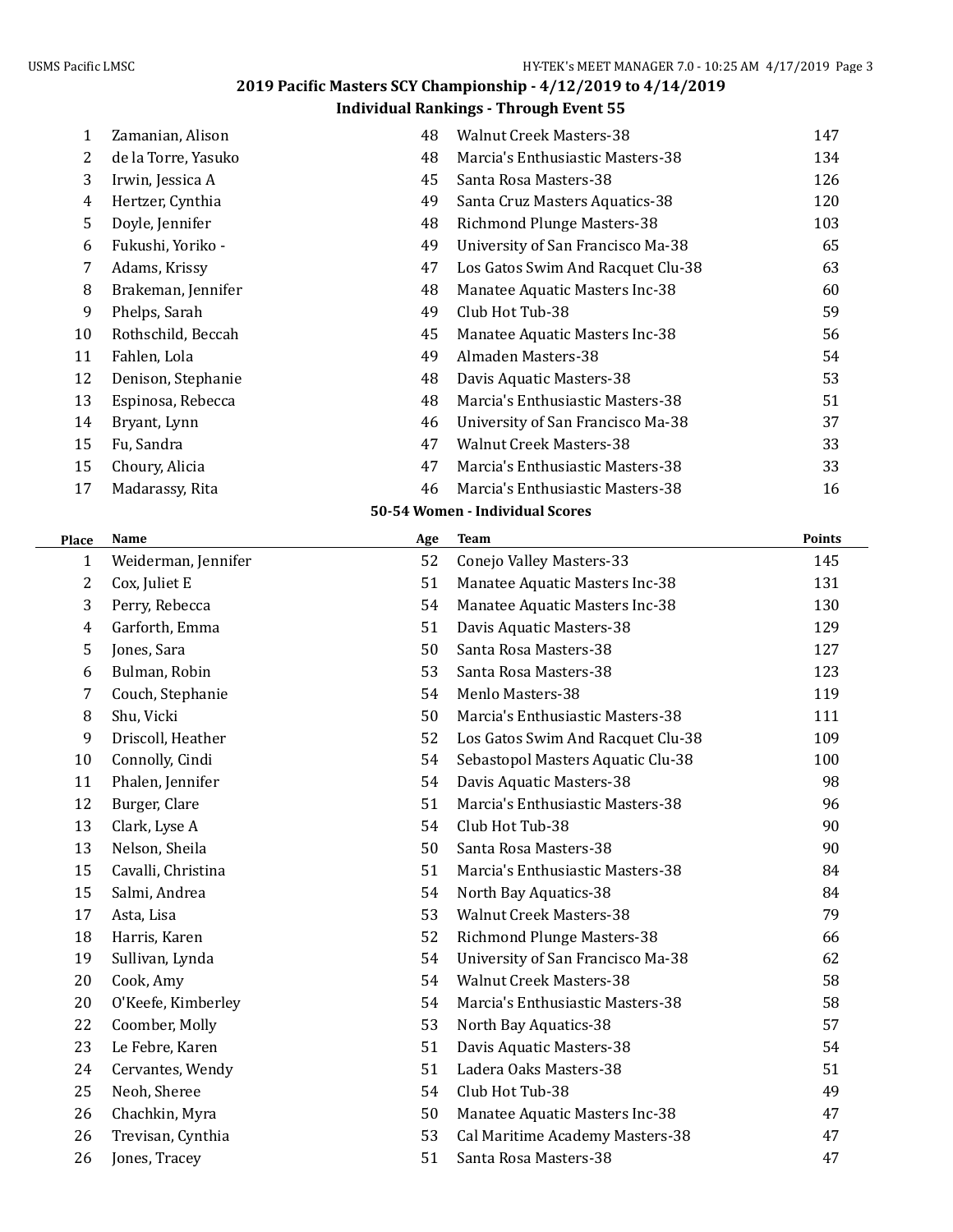## **Individual Rankings - Through Event 55**

### **50-54 Women - Individual Scores**

| <b>Place</b> | Name                 | Age | <b>Team</b>                       | Points |
|--------------|----------------------|-----|-----------------------------------|--------|
| 29           | Cannon, Lindsey      | 53  | <b>Walnut Creek Masters-38</b>    | 43     |
| 30           | Bechhoefer, Marta    | 51  | Santa Cruz Masters Aquatics-38    | 42     |
| 31           | Jeong, Michelle      | 50  | University of San Francisco Ma-38 | 41     |
| 32           | Crow, Joan           | 54  | Davis Aquatic Masters-38          | 39     |
| 33           | Saba, Susan A        | 52  | Cal Maritime Academy Masters-38   | 37     |
| 33           | Squyer, Michelle     | 51  | University of San Francisco Ma-38 | 37     |
| 35           | Kubota, Masako       | 52  | Santa Clara Swim Club Masters-38  | 33     |
| 36           | Worthman, Catha      | 50  | Marcia's Enthusiastic Masters-38  | 31     |
| 37           | Huse, Green          | 51  | Marcia's Enthusiastic Masters-38  | 26     |
| 37           | Macleod, Pascale     | 54  | University of San Francisco Ma-38 | 26     |
| 37           | Goodbrake, Carol     | 53  | Piranhas Aquatic Club-38          | 26     |
| 40           | Hutchins, Kristin    | 52  | University of San Francisco Ma-38 | 21     |
| 41           | Fink, Margaret       | 54  | Rolling Hills Mud Sharks-38       | 20     |
| 42           | Lawley, Cindy Taylor | 52  | Club Hot Tub-38                   | 19     |
| 43           | Legros, Laura        | 51  | Menlo Masters-38                  | 16     |
| 43           | Levy, Karen          | 50  | Menlo Masters-38                  | 16     |
| 45           | Boeger, Kari         | 52  | Marcia's Enthusiastic Masters-38  | 15     |
| 46           | Schiffer, Gretchen   | 51  | <b>Presentation Masters-38</b>    | 14     |
| 47           | Laszlo, Zsuzsanna    | 50  | Marcia's Enthusiastic Masters-38  | 10     |
|              |                      |     | 55-59 Women - Individual Scores   |        |
| Place        | Name                 | Age | <b>Team</b>                       | Points |
| $\mathbf{1}$ | Walts, Merrie E      | 58  | Santa Rosa Masters-38             | 137    |
| 2            | Russell, Jane E      | 55  | Davis Aquatic Masters-38          | 133    |
| 3            | Taylor, Catherine    | 56  | <b>Walnut Creek Masters-38</b>    | 130    |
| 4            | Ward, Lisa           | 55  | <b>Walnut Creek Masters-38</b>    | 126    |
| 5            | McNamara, Kathleen   | 59  | University of San Francisco Ma-38 | 123    |
| 6            | Dibley, Allison      | 57  | <b>Walnut Creek Masters-38</b>    | 122    |
| 7            | Carroll, Leah        | 57  | Albany Armada Aquatics Masters-38 | 116    |
| 8            | Carboni, Lisa        | 57  | Marcia's Enthusiastic Masters-38  | 113    |
| 9            | Focha, Teresa        | 58  | Modesto Area Aquatic Club-38      | 110    |
| 10           | Mammoser, Mary       | 56  | Rolling Hills Mud Sharks-38       | 87     |
| 11           | Joyce, Martha        | 59  | Tamalpais Aquatic Masters-38      | 82     |
| 12           | Hodges, Jennifer     | 57  | Modesto Area Aquatic Club-38      | 66     |
| 13           | Loyd, Susan          | 59  | Tuolumne County Aquatic Master-38 | 65     |
| 14           | Jansen, Mary-Kaye    | 59  | Club Hot Tub-38                   | 64     |
| 15           | Bennett, Sue         | 56  | Marcia's Enthusiastic Masters-38  | 57     |
| 16           | Keighley, Carole     | 55  | Quicksilver-38                    | 40     |
| 17           | Basile, Katy         | 59  | Menlo Masters-38                  | 34     |
| 18           | Riley, Jayne         | 55  | San Ramon Valley Livermore Aqu-38 | 21     |
| 18           | Elsbach, Kimberly D  | 56  | Davis Aquatic Masters-38          | 21     |
| 20           | Cobble, Michele      | 56  | University of San Francisco Ma-38 | 18     |
| 20           | Zipp, Frederika      | 57  | University of San Francisco Ma-38 | 18     |
| 20           | Glassman, Lucille    | 55  | Fremont Hills Masters-38          | 18     |
| 23           | McCormick, Ann       | 55  | Marcia's Enthusiastic Masters-38  | 17     |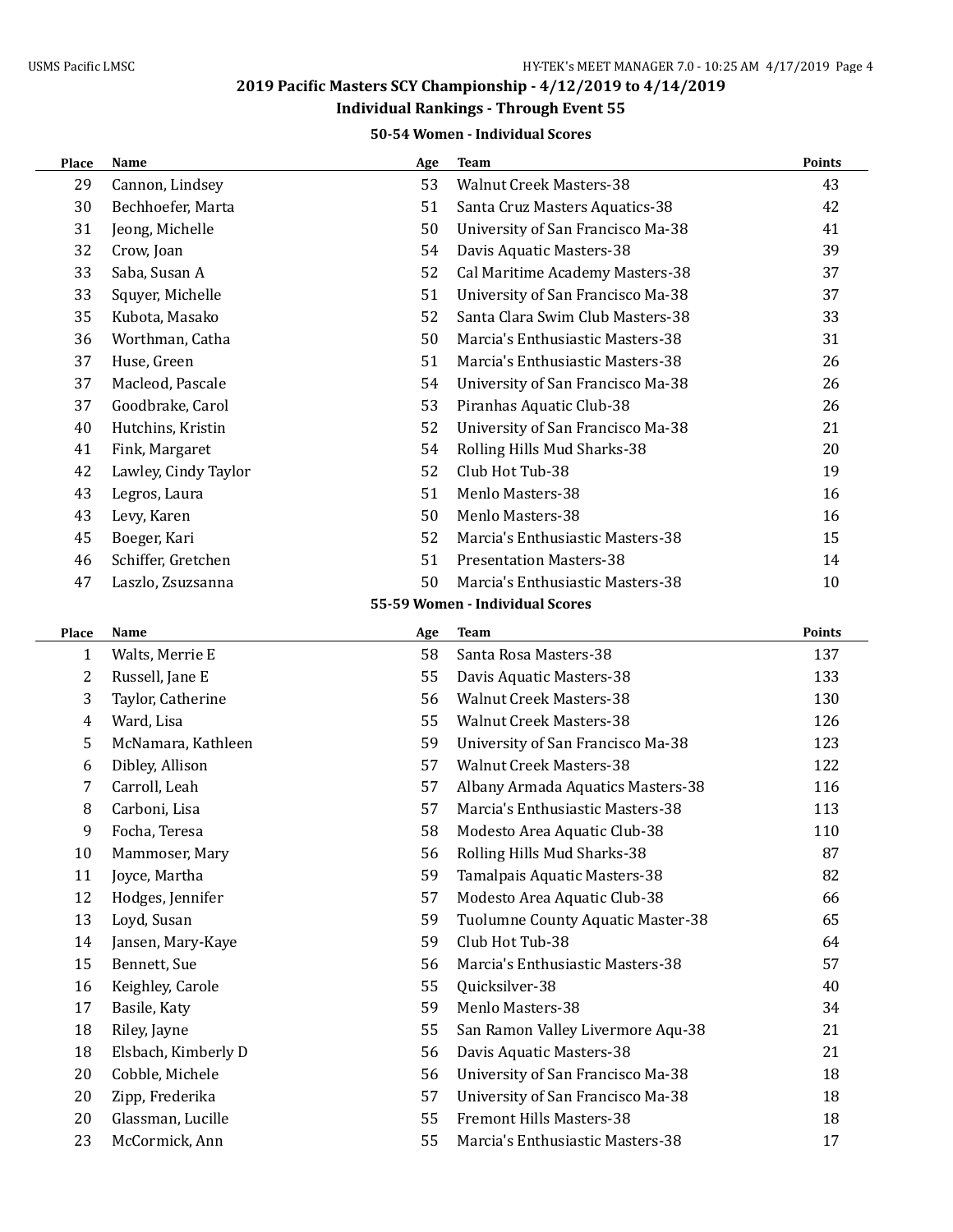## **Individual Rankings - Through Event 55**

| Place                           | Name                  | Age | <b>Team</b>                       | <b>Points</b> |  |  |
|---------------------------------|-----------------------|-----|-----------------------------------|---------------|--|--|
| 24                              | Queirolo, Vivian      | 58  | <b>Mountain View Masters-38</b>   | 15            |  |  |
| 60-64 Women - Individual Scores |                       |     |                                   |               |  |  |
| Place                           | Name                  | Age | <b>Team</b>                       | <b>Points</b> |  |  |
| 1                               | Bilich, Bonnie        | 61  | <b>Walnut Creek Masters-38</b>    | 147           |  |  |
| 2                               | Rafkin, Louise        | 60  | Marcia's Enthusiastic Masters-38  | 135           |  |  |
| 3                               | Quinn, Phyllis        | 63  | The Olympic Club-38               | 128           |  |  |
| 3                               | Haufler, Susan        | 61  | Marcia's Enthusiastic Masters-38  | 128           |  |  |
| 5                               | Sprouse, Cecily       | 62  | Davis Aquatic Masters-38          | 119           |  |  |
| 6                               | Klatzkin, Amy         | 63  | University of San Francisco Ma-38 | 107           |  |  |
| 7                               | Nip, Carol            | 61  | Albany Armada Aquatics Masters-38 | 101           |  |  |
| 8                               | Pinto, Rebecca        | 64  | Menlo Masters-38                  | 81            |  |  |
| 9                               | Byrnes, Barbara       | 62  | University of San Francisco Ma-38 | 68            |  |  |
| 10                              | Wheeler, Barbara      | 62  | Tamalpais Aquatic Masters-38      | 61            |  |  |
| 11                              | Cericola, Patricia    | 62  | University of San Francisco Ma-38 | 60            |  |  |
| 11                              | Tetzlaff, Julie Dodd  | 61  | University of San Francisco Ma-38 | 60            |  |  |
| 13                              | Hickel, Jessie        | 60  | East Bay Bat Rays Masters-38      | 58            |  |  |
| 14                              | Hayes-Rupp, Cynthia   | 61  | Rolling Hills Mud Sharks-38       | 53            |  |  |
| 15                              | Johnson, Margo        | 64  | University of San Francisco Ma-38 | 47            |  |  |
| 15                              | Palmer, Teddy         | 64  | Manatee Aquatic Masters Inc-38    | 47            |  |  |
| 17                              | Kline, Kathleen       | 62  | Manatee Aquatic Masters Inc-38    | 46            |  |  |
| 18                              | Johnson, Julie        | 61  | Marcia's Enthusiastic Masters-38  | 45            |  |  |
| 19                              | O'Brien, Charlene     | 62  | <b>Walnut Creek Masters-38</b>    | 42            |  |  |
| 20                              | Gregoriev, Maria      | 60  | Marin Aquatic Masters-38          | 40            |  |  |
| 21                              | Feeley, Louise        | 60  | Menlo Masters-38                  | 36            |  |  |
| 22                              | Buzolich, Marilyn     | 64  | University of San Francisco Ma-38 | 29            |  |  |
| 23                              | Podolinsky, Elizabeth | 61  | University of San Francisco Ma-38 | 28            |  |  |
| 24                              | Lai, Denise           | 62  | Marcia's Enthusiastic Masters-38  | 27            |  |  |
| 25                              | Heim-Bowen, Suzanne   | 60  | Uc38-38                           | 21            |  |  |
| 25                              | Jaffer, Johanna       | 62  | Almaden Masters-38                | 21            |  |  |
| 25                              | Benjamin, Marcia      | 62  | Marcia's Enthusiastic Masters-38  | 21            |  |  |
| 65-69 Women - Individual Scores |                       |     |                                   |               |  |  |
| Place                           | Name                  | Age | <b>Team</b>                       | Points        |  |  |
| 1                               | Val, Laura            | 67  | Tamalpais Aquatic Masters-38      | 147           |  |  |
| 2                               | Guthrie, Sally        | 69  | Davis Aquatic Masters-38          | 143           |  |  |
| 3                               | Kulla, Morgan         | 67  | University of San Francisco Ma-38 | 129           |  |  |
| 4                               | Schulbach, Cathy      | 65  | Los Gatos Masters-38              | 117           |  |  |
| 5                               | Collins, Susan M      | 69  | <b>Walnut Creek Masters-38</b>    | 110           |  |  |
| 6                               | Blew, Susan           | 66  | Streamliners-38                   | 104           |  |  |
| 7                               | Hepworth, Linda       | 65  | Rolling Hills Mud Sharks-38       | 97            |  |  |
| 8                               | Dunn, Audrey          | 65  | University of San Francisco Ma-38 | 96            |  |  |
| 9                               | Cohn, Darcy           | 68  | University of San Francisco Ma-38 | 90            |  |  |
| 9                               | Gill, Kathy           | 65  | Davis Aquatic Masters-38          | 90            |  |  |
| 11                              | Stanton, Susan        | 66  | Manatee Aquatic Masters Inc-38    | 86            |  |  |
| 12                              | Zlotoff, Mara         | 67  | Quicksilver-38                    | 81            |  |  |
| 13                              | Niccolls, Dorothy J   | 65  | University of San Francisco Ma-38 | 71            |  |  |